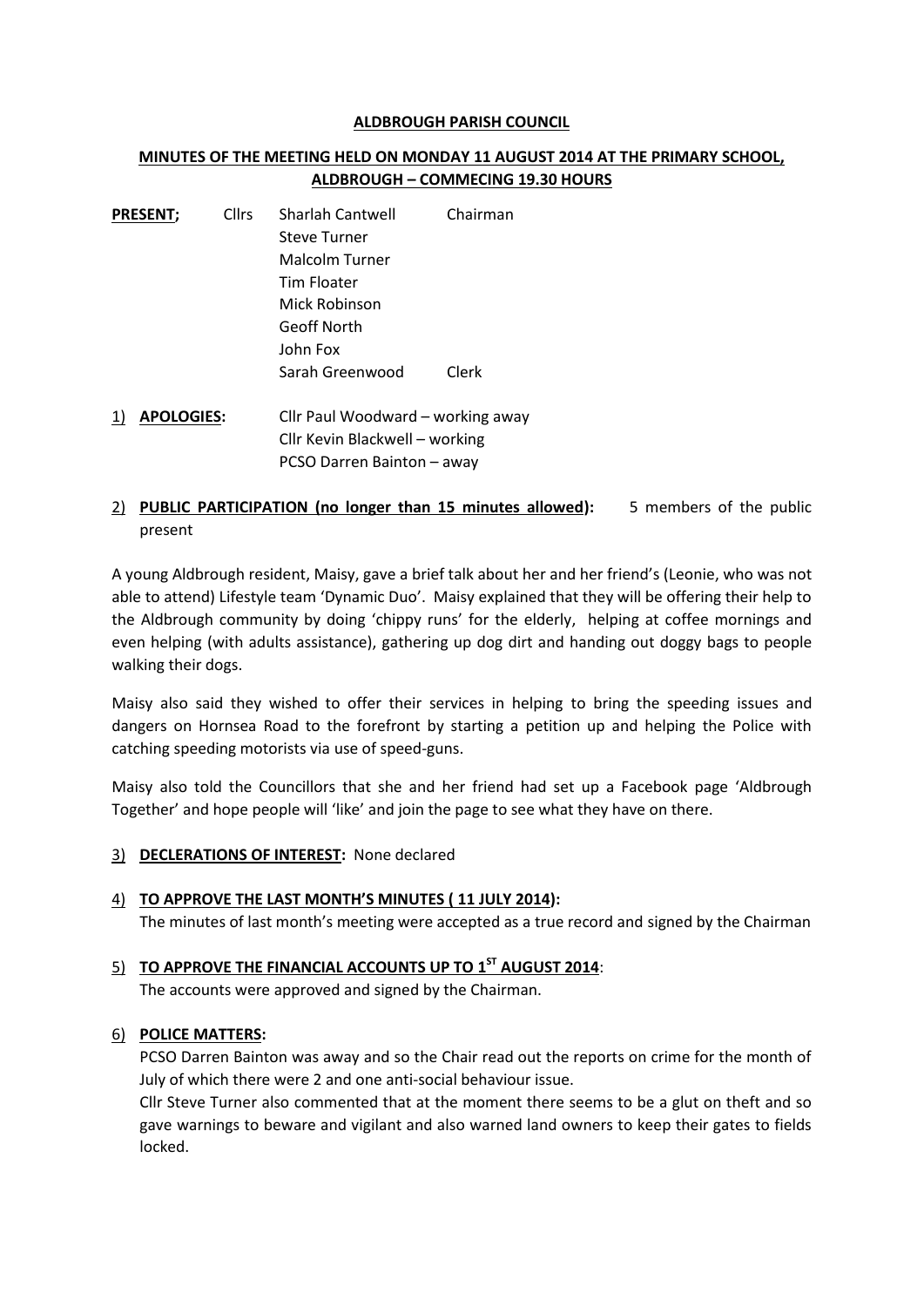# 7) **MATTERS ARISING – LOOKING AT LAST MONTH'S RESOLVES:**

- **a)** Hornsea Road; Clerk was asked to chase up the outcome from the meeting held on Hornsea Road (7/7/14) between the Councillors and Phil Hiscott, ERYCC Traffic/Road Engineer. **RESOLVE; CLERK TO CONTACT ERYCC**
- b) Locking of Salt Bin; **RESOLVE; CLLR TIM FLOATER WILL OBTAIN A LOCK FOR THIS**
- c) The Waterboard's Overgrown Hedge; Now Resolved hedge has been cut by the Waterboard and ruts in the road filled in with chalk
- **d)** Trophy for the best Planter: Trophy was obtained and presented to Mrs Sue Snowden for the best Planter (Judged in month of June) **RESOLVED**
- e) Painting of the chains around the Cenotaph; **RESOLVED** and the Councillors agreed the Cenotaph is looking smart.
- **f)** The missing High Street Sign still missing off the wall of the Elm Tree Public House. **RESOLVE – CLERK TO CONTACT ERYCC AGAIN (ERYCC VILLAGE TASK FORCE TEAM HAVE THIS IN HAND AND HAVE ORDERED A NEW HIGH STREET SIGN)**
- **g)** Issues over 'A' Board signs **RESOLVED CLERK SPOKE WITH DON STEELE, ERYCC HIGHWAYS DEPT WHO IS MONITORING THE ISSUE AND HAS WRITTEN AND SPOKE TO TO SOME OF THE BUSINESSES ABOUT LEGALITIES OVER THESE SIGNS AND ASKED FOR SOME TO BE REMOVED-COUNCILLORS TO CONTACT DON DIRECTLY IF THEY RE-OCCUR**

# 8) **CLG GAS SITE UPDATE:** Nothing to report

#### 9) **INFORMATION FROM THE ERNLLCA SEMINAR ' FINANCIAL MANAGEMENT SEMINAR'**

- a) The Clerk attended ERNLLCA's seminar on 23/7/14. She spoke about her findings that Councils need to have a strategy re Risk Assessment such as ensuring annual playground inspection, annual audit is complied with, cemetery records are kept updated, insurances are upheld.
- b) The need for an Asset Register as this is a legal requirement. **RESOLVE CLLR MICK ROBINSON WAS HANDED THE CLERK'S KEYS SO HE COULD CHECK THROUGH THE FILING CABINET IN THE VILLAGE HALL FOR THE ASSET REGISTER LIST**
- c) Clerk also told the Committee of her findings from the meeting about the need to have a New Model Financial Regulations Policy. This is a legal requirement. This to be prepared by the Council and to include ie strategy for keeping moneys safe – ie 2 signatures and to minute everything. Setting of the budget. Ordering of an item – to be agreed at meetings. Approval for payments – to be agreed at meetings.

Councillors felt they were already following the rules.

# 10) **PLANNING APPLICATIONS:** Nothing to report

# 11) **CORRESPONDENCE:**

- **a)** Email was received from a parishioner regarding a hedge that has become overgrown near the Elm Tree **RESOLVED : NOW TRIMMED BACK**
- **b)** Email received from Penny Brohn Cancer Care who are giving free courses to people affected by cancer – Chair to place poster in the noticeboard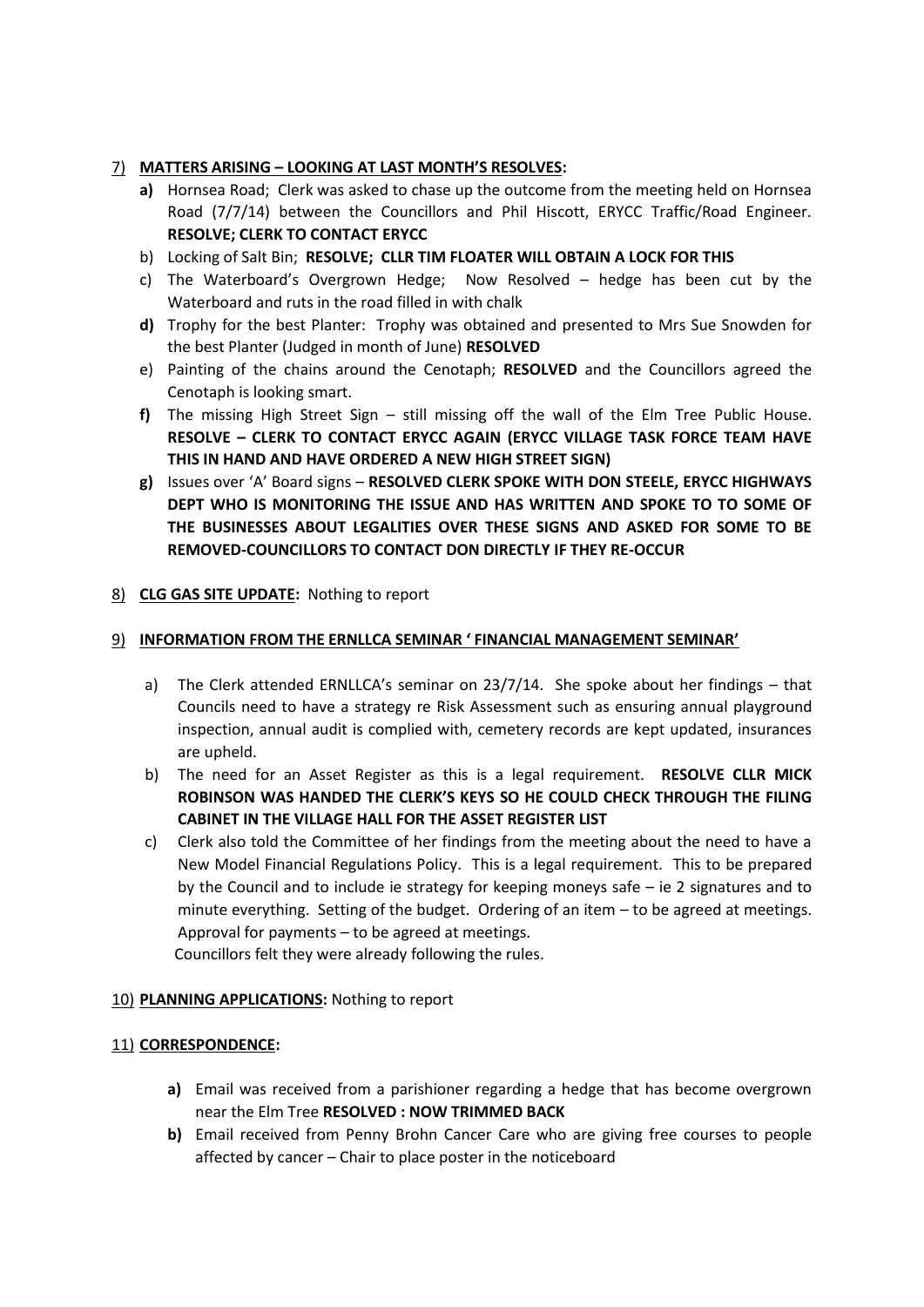- **c)** Dog Fouling Partnership Scheme email received from ERYCC, Animal Warden, who will be holding training sessions in dog control issues. **RESOLVE: COUNCILLORS INTERESTED IN THIS IDEA – AWAITING FURTHER INFORMATION FROM THE DOG WARDEN**
- **d)** Email from ERYCC Housing Officer re caravan at 45 Headlands Drive. When she visited there was not a caravan there. However it was said at the meeting that it is a motorhome which is sometimes there and sometimes not.
- **e)** ERYCC are proposing a map modification on a public right of way to show that this footpath no longer exists due to coastal erosion as it is very close to the cliff top.
- **f)** W Everingham's Monumental Mason's wrote to request permission to erect a headstone ref SD2975/GRIF **RESOLVE; COMMITTEE WERE IN AGREEMENT TO THIS AND CLERK TO RAISE INVOICE FOR £48.30 (INVOICE SENT 18/8/14)**
- **g)** Rathlin Energy sent map and details of where and how they plan to do exploratory work, the committee perused these.
- **h)** Cllr Steve Turner presented a quote from Lakeside Decorating for cleaning and painting the entrance gates to the Cemetery at a cost of £115. **RESOLVE; THE COMMITTEE AGREED WITH THIS AND SAID THIS WORK COULD COMMENCE AS SOON AS POSSIBLE BEFORE THE BAD WEATHER**
- **i)** Clerk asked for permission to pay an additional premium to the AON insurance for cover against breakage/vandalism etc of the new defibrillator and its box – cost quoted by AON £26.70 **RESOLVE; COMMITTEE AGREED THIS SHOULD BE PAID NOW EVEN THOUGH THE DEFIBRILLATOR IS NOT IN PLACE AS YET BUT IT IS EXPECTED THAT IT WILL BE SOON.**

# 12) **ANY OTHER BUSINESS:**

- **a)** The Committee agreed that the wrought iron Recreational Gates should also be cleaned and painted whilst the weather was good. **RESOLVE; CLLR STEVE TURNER TO ASK LAKELAND PAINTERS TO GO AHEAD AND DO THIS JOB AS SOON AS POSSIBLE WHILST WEATHER IS GOOD.**
- **b)** Chair said that the Citizen Link building is in disrepair and this was agreed by the Committee **RESOLVE; CLERK TO CONTACT ERYCC AND ASK FOR IT TO BE UPDATED**
- **c)** Cllr Tim Floater reported children have been throwing stones at cars and damaging them down Headlands Drive. Tim had wanted to report this to PCSO Darren Bainton but as he is away will be reporting to his stand in Officer.
- **d)** Cllr Tim Floater is going to repair the seat on North Street and Lifestyle team will paint it afterwards **RESOLVE: TIM HOPES HE WILL FIND TIME THIS MONTH**
- **e)** Cllr Mick Robinson reported that he is still in the process of applying for a grant for the purchase of the outdoor Gym items. He would like this to be announced on the Aldbrough Website so people are aware of it happening. **RESOLVE; TO DISCUSS WITH CLLR KEVIN BLACKWELL WHO IS MANAGING THE WEBSITE**
- **f)** It was suggested by member of the public that it might be a good idea to join up the Aldbrough Parish Council Website to the Facebook Page 'Aldbrough Together' **RESOLVE; TO BE DISCUSSED WITH CLLR KEV BLACKWELL WHO MANAGES THE WEBSITE**
- **g)** Cllr Mick Robinson expects that grant money for the purchase of rock salt and salt bins should be received soon
- **h)** Cllr Mick Robinson attended the Community Partnership Meeting Mick read out some pointers from the meeting – one being that if the Fire Brigade strike they will still be attending 999 calls.